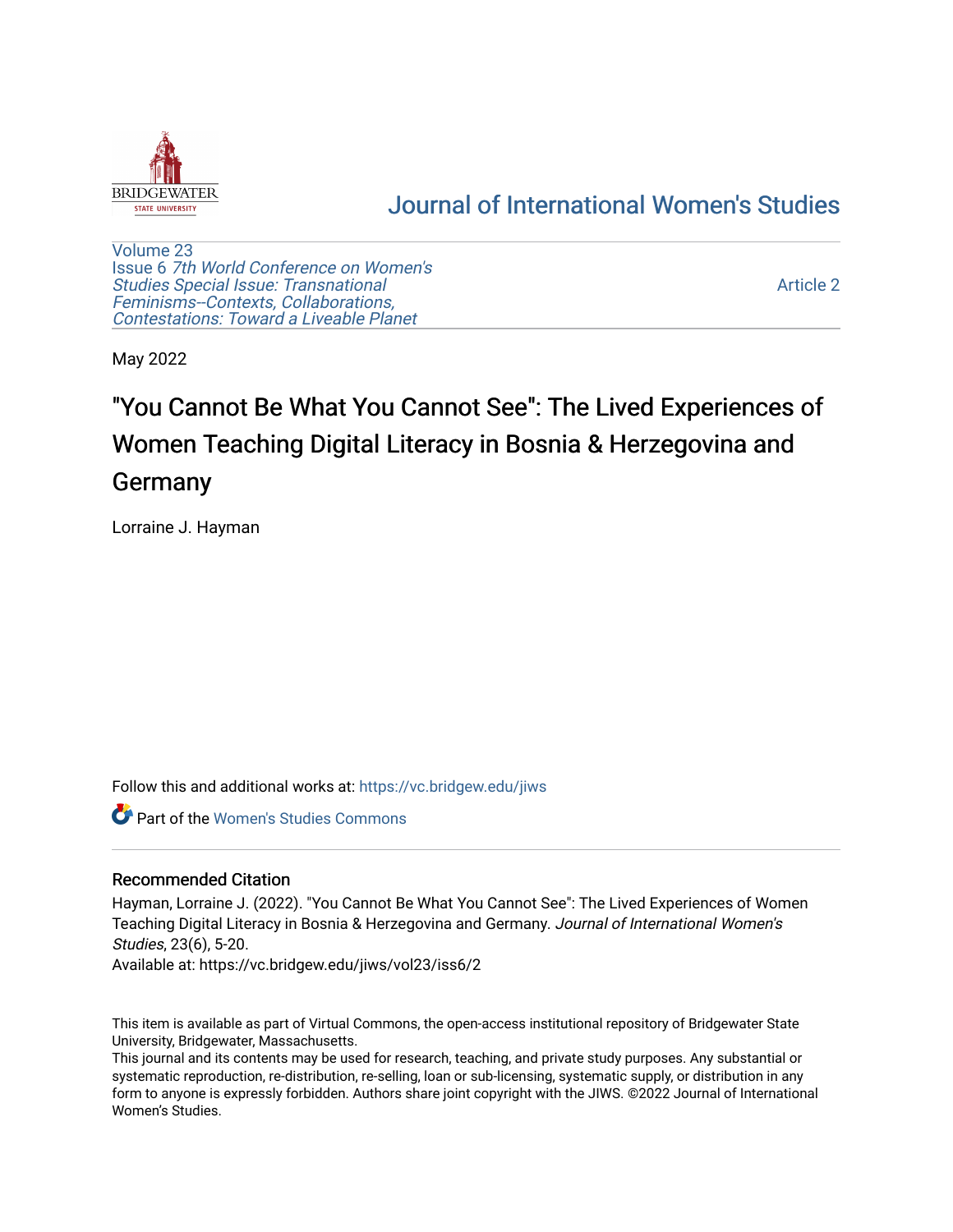## **"You Cannot Be What You Cannot See"<sup>1</sup> : The Lived Experiences of Women Teaching Digital Literacy in Bosnia & Herzegovina and Germany**

By Lorraine J. Hayman

#### **Abstract**

This timely paper provides empirical evidence on the lived experiences of ten women from eight nationalities in Bosnia & Herzegovina and Germany, who voluntarily taught girls and women digital skills in 2020. I situated this multi-case feminist study within the digital skills gender divide phenomenon. I collected qualitative data through surveys and interviews with the teachers, remote observations of their digital skills lessons, and analysis of programme documents, including curricula. In this paper, I discuss two research questions: (1) "What motivated the women to teach digital literacy?" and (2) "Why do the teachers think the digital skills gender divide exists?" The hybrid approach to data coding and thematic analysis indicated that the teachers were motivated to teach digital literacy to support their students' selfdevelopment and use digital skills in their daily lives. The teachers at the school in Germany were also motivated by advancing their social capital and societal integration, as six of the eight women teaching in Germany were migrants. The teachers from Bosnia & Herzegovina were motivated by overcoming the systemic gender inequality that the digital skills gender divide encapsulates. The teachers also identified various personal, community, and societal causes of the digital skills gender divide. On the micro-level, they noted that girls engage in risk avoidance behaviour from a young age, limiting their digital skills development. On the mesolevel, women lack exposure to Information and Communication Technology (ICT) within their families and communities. On the macro-level, the teachers in Bosnia & Herzegovina highlighted that girls living in urban areas could access ICT more often than those living in rural areas. This paper offers resolutions to the digital skills gender divide, concluded from the teachers' evidence, such as educational opportunities, gender diversity hiring in technical roles in the ICT sector, and policy development to underpin solutions and incentivise compliance. This paper is my contribution to centralising in the scholarship the lived experiences and perspectives of diverse women who are at the forefront of the digital skills gender divide.

*Keywords*: Digital Skills Gender Divide, Remote feminist research, Multi-case study, Qualitative study, Women's lived experiences

#### **Introduction**

In this paper, I share the voices of ten women from eight nationalities and different socio-cultural backgrounds. These women taught digital skills at schools in Bosnia & Herzegovina and Germany<sup>2</sup>. By sharing the lived experiences of these women, I draw attention to the importance of including in the scholarship the viewpoints of diverse women impacted by digital gender inequality. Throughout 2020, the importance of research examining digital (in)equalities was confirmed after the COVID-19 pandemic reaffirmed how debilitating it is to lack digital skills. Kalia (2020) explained that video-calling applications have become vital for safe daily communication and that "it's hard to imagine living without them" (para. 2).

I undertook this research as a teacher, master's student, Rotary Peace Fellow<sup>3</sup>, and digitally literate migrant woman from the United Kingdom living in Japan. These social identities

<sup>1</sup> Quotation from a teacher in the study.

<sup>2</sup> In this paper, the schools are not named as the study was anonymised to support General Data Protection Regulation (GDPR) compliance.

<sup>3</sup> Rotary Peace Fellows are "peace and development professionals or practitioners" engaged in

<sup>&</sup>quot;academic training, practice, and global networking opportunities" provided by The Rotary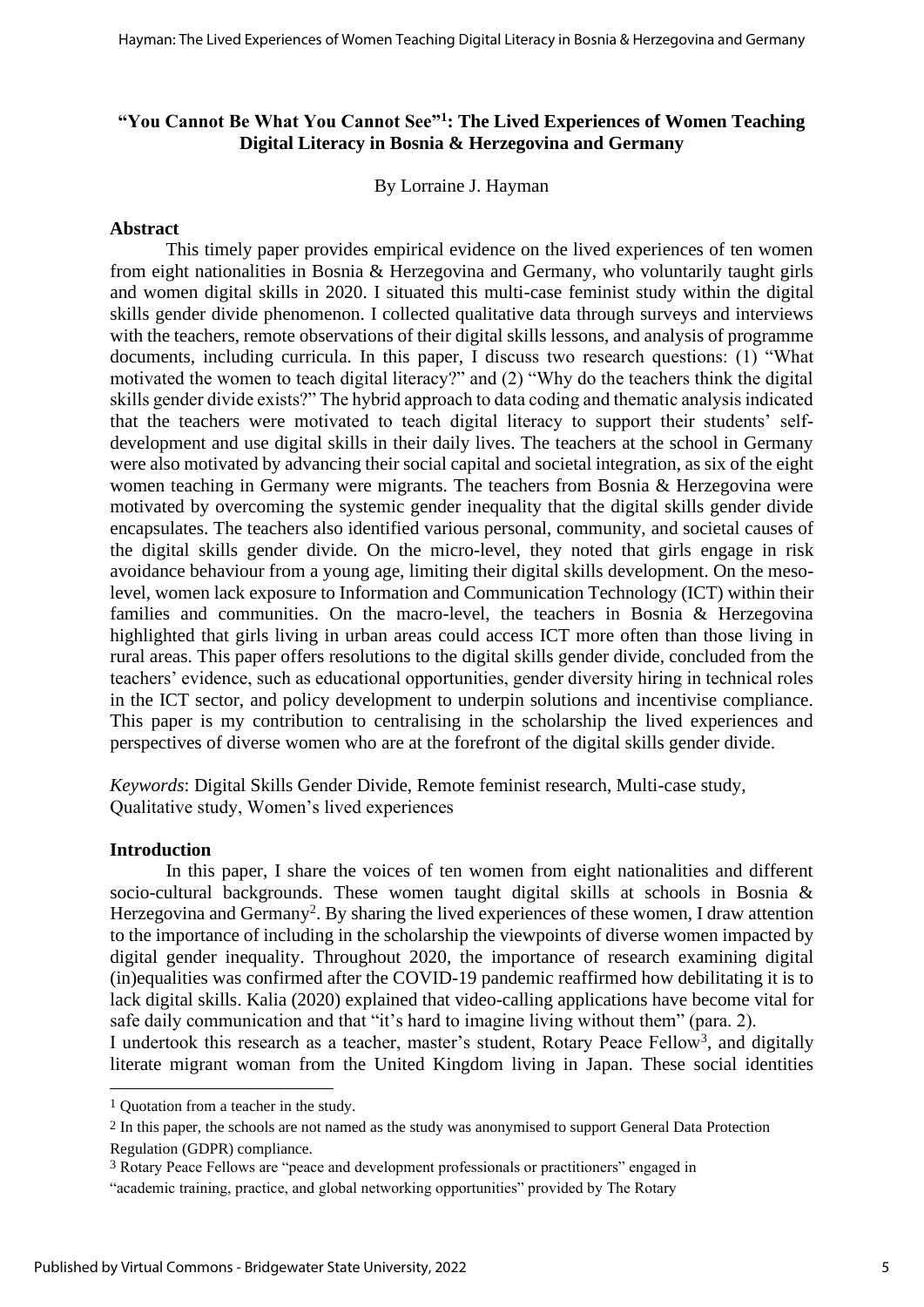impacted my choice to explore the *digital skills gender divide* with women who teach digital skills. My background and experience undertaking this research during the COVID-19 pandemic underpinned the study and directed me to disseminate the findings. I continue to provide my conclusions to the schools in Bosnia & Herzegovina and Germany to support them in teaching girls and women digital skills. I also offered my research to conferences and publications that promote research centralising the lived experiences and perceptions of women from diverse backgrounds.

I conducted a multi-case feminist study to explore the digital skills gender divide. The digital skills gender divide is situated within the *digital divide* and *digital gender divide*  scholarship. The digital divide "commonly refers to the gap between those who do and those who do not have access to [ICT]" and the digital skills to use it (van Dijk, 2006, p. 222). The Organisation for Economic Co-operation and Development (OECD) (2018a) explained that the digital gender divide resulted from disadvantages women face worldwide in the "differences in resources and in the ability to access and effectively utilise ICT within and between countries, regions, sectors and socio-economic groups" (p. 7). In the study, I used the 'digital skills gender divide' to highlight the digital skills competency imbalance between women and men in different contexts (see West et al., 2019). The schools influenced this choice as they identified they teach girls and women digital skills to enhance their digital literacy. Also, I intended that this study explore women's capacity to "effectively utilise ICT". After all, the digital skills gender divide affirms that the "socially constructed roles, behaviours, expressions and identities" of girls and women result in a disparity in their digital skills competency comparable to boys and men (Canadian Institute of Health Research (CIHR), para. 2).

This paper centralises the lived experiences of ten women who taught digital skills to girls and women in 2020. I surveyed and interviewed two teachers at the school in Bosnia & Herzegovina, surveyed eight and interviewed seven at the school in Germany, and observed eight online digital skills lessons at the same school. There are three cases in the study. Case One was a basic digital skills programme for women at the school in Germany. Also, at this school, Case Two was a computer coding programme for women. Case Three was a computer coding programme for girls at the school in Bosnia & Herzegovina. The study reinforces that listening to the women at the forefront of the digital skills gender divide is essential in developing a well-rounded picture of it. Consequently, in this paper, I suggest resolutions to the digital skills gender divide offered by the women in the study. These include educational opportunities, gender diversity hiring in technical roles in the ICT sector, and policy development to underpin solutions and incentivise compliance.

In the following sections, I provide the background to the research, research significance, research design, thematic results, discussion, and conclusions.

#### **Background to the Research**

#### *Digital Skills and Literacy*

I initially applied no one definition of digital skills in the study due to the range of meanings in the scholarship (see van Dijk, 2013; West et al., 2019). However, after I observed the eight digital skills lessons at the school in Germany, I likened basic digital skills to using a computer keyboard and mouse and setting up an email account. Generic skills include browsing online safely and using Google Suite. Advanced skills encompass computer coding, such as reading/writing Python programming language. The United Nations Educational, Scientific, and Cultural Organisation (UNESCO) explained that digital literacy is "the ability to access, manage, understand, integrate, communicate, evaluate and create information safely and appropriately through digital devices and networked technologies for participation in economic

Foundation (Rotary International, n.d, para. 1). Rotary Peace Fellows undertake "fellowships for master's degrees or certificate studies at premier universities" worldwide (Rotary International, para. 4).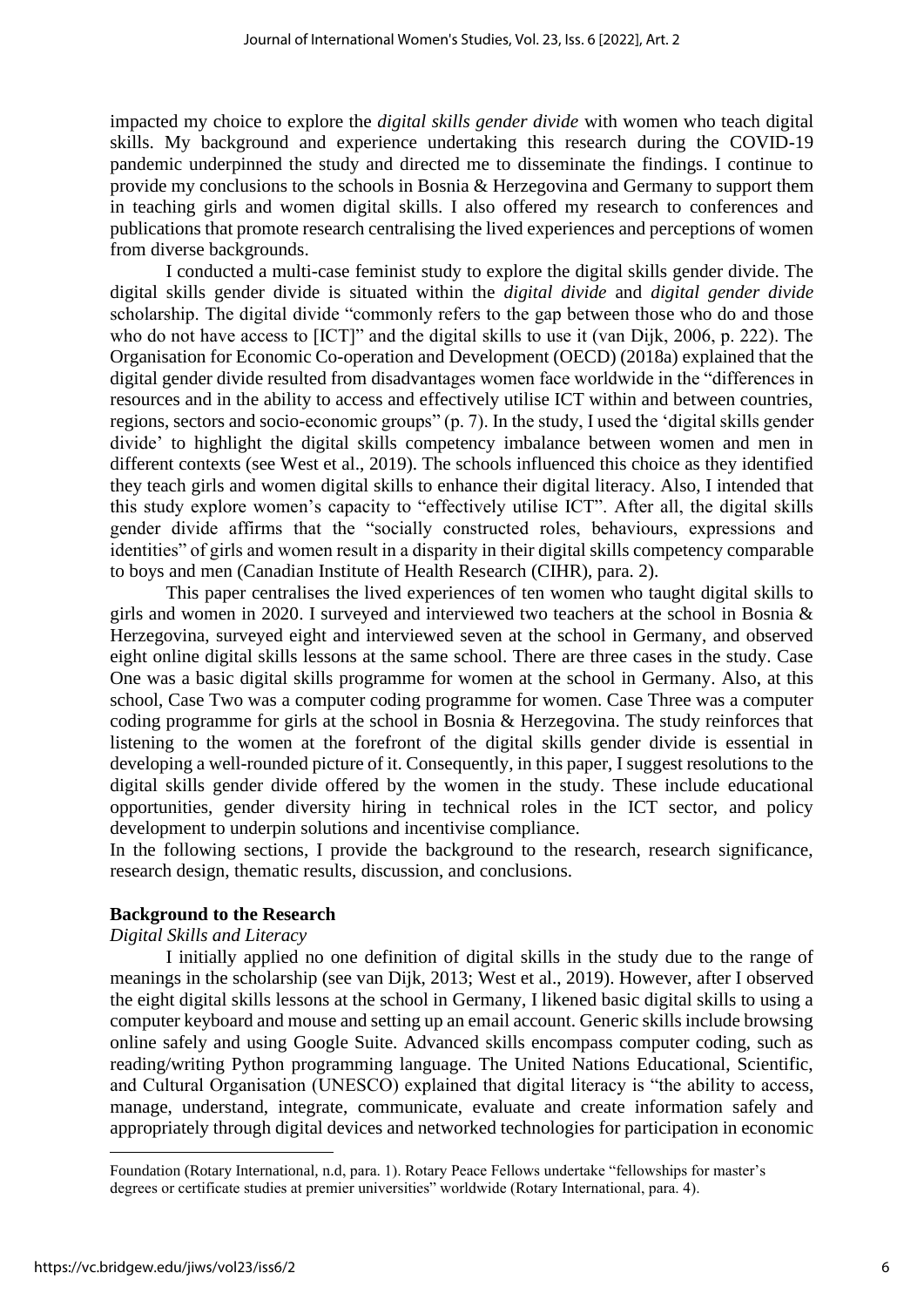and social life" (as cited in West et al., 2019, p. 13). This definition indicates the difference between using a digital skill to achieve an outcome, such as sending an email, and digital literacy, which extends to understanding and behaviour for socio-economic participation, like using ICT for social capital advancement.

#### *The Digital Skills Gender Divide*

The digital skills gender divide is a transnational phenomenon. Robinson et al. (2020) explained that "from information seeking to shopping, differentiated use and skills continue to manifest themselves…skill inequalities also exist from programming to software design to hardware engineering to [Artificial Intelligence] and beyond" (p. 3). Nevertheless, the digital skills gender divide presents differently around the world. In so-called "developing countries", the proliferation of ICT and digital skills are "uneven with some cities and regions developing rapidly whilst others are disconnected" (Wessels, 2013, p. 18). However, attempting to explore the digital skills gender divide through a Nation-State lens is problematic as it won't be experienced in the same way by everyone in each country. For example, a teacher in Bosnia & Herzegovina identified urban and rural divisions that impact students' access to ICT: A girl living in rural Bosnia & Herzegovina will not experience the digital skills gender divide in the same way as a girl living in a city.

Moreover, Neuwirth (2017) explained that the "developed" and "developing" country phraseology, and the opposition implied, is "flawed both in philosophical and conceptual terms" (p. 911). Kessi expanded that the use of 'developing countries' "paints a picture of Western societies as [the] ideal" (as cited in Silver, 2015, para. 16). The implied hierarchy between 'developed' and 'developing' countries is mirrored in the digital divide terminology. Van Dijk (2018) identified that access to ICT, the "First Level of digital divide", was the main concern in "developing countries" where the gap between those who have/do not have access is "still starting to grow" (p. 103/4). Contrastingly, Martínez-Cantos (2017) evaluated that within Western countries in Central Europe, the primary issue was the lack of widespread digital skills and ICT use for various activities, the "Second Level of digital divide" (van Dijk, 2018, p. 103). Van Dijk (2018) further distinguished the "Third Level" of digital divide: the "benefits of using digital media" (p. 103). What the "First Level", "Second Level", and "Third Level" of the digital divide identify is that while it is transnational, the digital divide presents differently worldwide, including access to ICT, the digital skills to use it, and the advantages of using it. Nevertheless, these terms also suggest a hierarchy. They imply that the "First Level" of the digital divide, which primarily affects low-income countries, falls behind the "Second Level" and "Third Level" of the digital divide, predominantly impacting middle-high income countries (see van Dijk, 2006). To avoid problematic terminology and recognise that the digital skills gender divide is different for everyone it affects, I opted to undertake a multi-case study, talking to women teaching in specific contexts at schools in Bosnia & Herzegovina and Germany.

## *Causes of the Digital Skills Gender Divide*

The causes and consequences of the digital skills gender divide are contested, with scholars recognising different intersecting micro-, meso-, and macro-level roots. Barua and Barua (2012) identified that computers are viewed as "a man's or boy's thing" because institutions in patriarchal societies operate in an androcentric way (p. 467). Antonio and Tuffley (2014) considered that entrenched gender-norms in patriarchal societies contribute to the digital skills gender divide. They regarded that, in Southern India, due to gender-norms that women should support the family unit over self-development, women often "lack the basic digital literacy skills that could allow them to achieve more of their potential" (Antonio & Tuffley, 2014, p. 676). Galtung (1969) defined that "when the potential is higher than the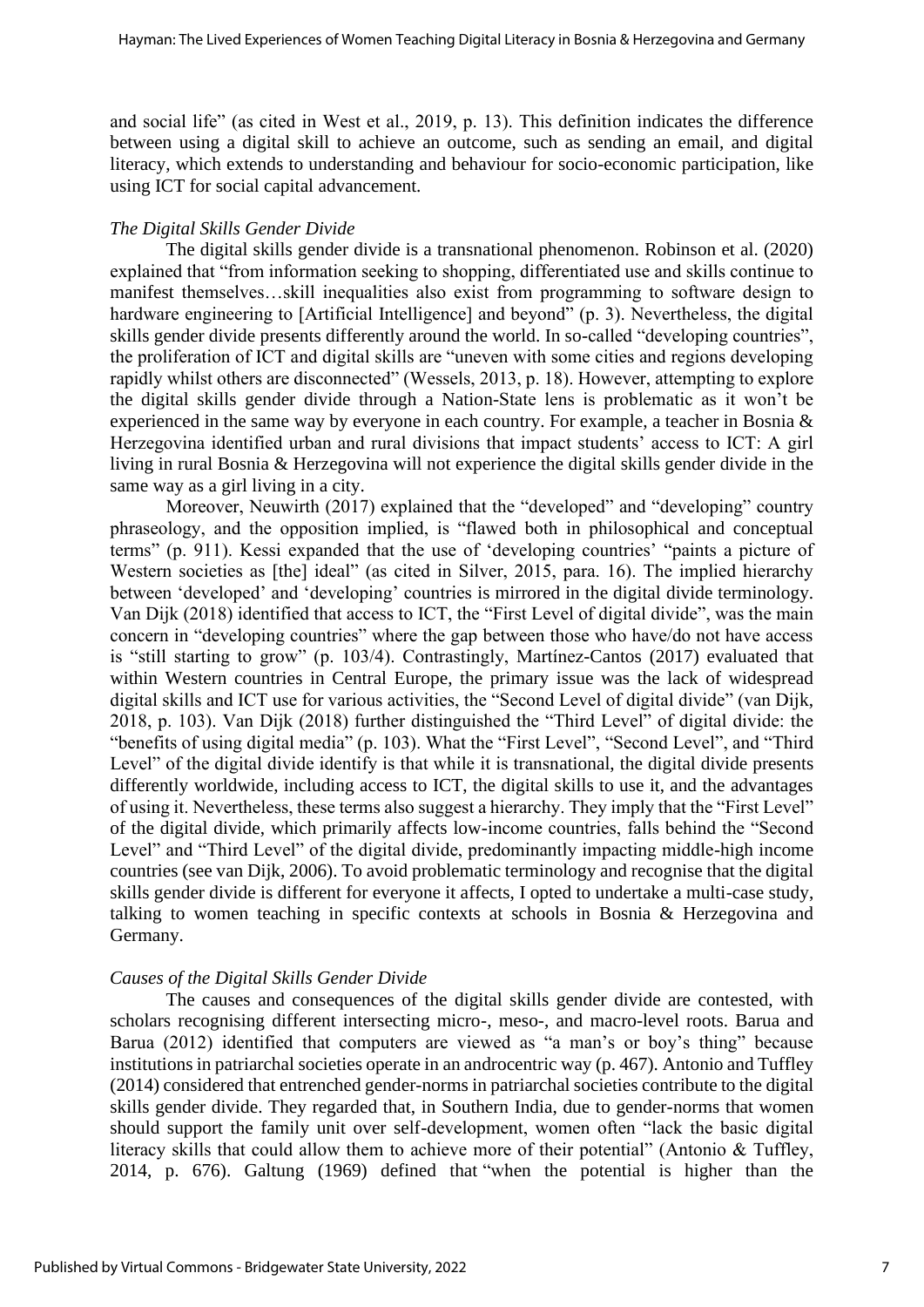actual…violence is present" (p. 169). Applying Galtung's (1969) definition of violence, if women are prevented from learning digital skills, which limits them in reaching their potential given the integral role of ICT worldwide, it is violence.

Furthermore, Wajcman (2010) stated that in Western societies, technology is "cast in terms of male activities" (p. 144). Such casting results in ICT, digital skills and literacy development, and careers in the ICT sector being rejected by women, asked to "exchange major aspects of their gender identity for a masculine version" (Wajcman, 2010, p. 146). Cooper and Weaver (2003) identified that girls in American schools become "disaffected and anxious" about using computers, reinforcing ideas that they are not as competent as boys (p. 15). Over time, girls find using computers and careers in the ICT sector unattractive, thus, perpetuating the digital skills gender divide.

#### *Consequences of the Digital Skills Gender Divide*

The impacts of the digital skills gender divide are numerous, including economic, social, and political. For example, Cooper and Weaver (2003) argued that the digital skills gender divide prevents women from "participating fully in the 'new economy' [which] precludes them from earning high salaries that sophisticated computer skills call forth in today's world" (p. 6). Also, there is a lack of female role models in the ICT sector worldwide, especially in senior roles and at the frontiers of technological innovation (West et al., 2019). The wealthiest and most influential technologists are men, with only five women featured in the Forbes' (2022) top 90 richest in technology list. In turn, this lack of gender diversity reinforces stereotypes about women and ICT, including that technical jobs are not viable for women, and ICT is a man's domain (West et al., 2019). Consequently, Clayton et al. (2009) explained that gender stereotypes "provide misleading ideas about ICT as a career" and "make the field particularly unattractive to girls" (p. 153).

Additionally, women without digital skills and literacy cannot safeguard against technology-facilitated violence. Worrisome, as West et al. (2019) identified that in countries where smart-technology devices are prevalent, Domestic Violence responders noticed an increase in cases involving "Internet-connected locks, thermostats, cameras and other [digital] devices" (p. 29). However, technology-facilitated violence is not limited to the domestic; it can transcend borders, making it a perplexing social problem to tackle (see Henry & Powell, 2018). The Barratt study (2018) demonstrated how misogyny and sexism online are normalised and that members of online forums "can enforce gender-based violence…through verbally aggressive speech acts that function as symbolic violence" (p. 16). As technological developments advance and ICT is embedded even further into our daily lives, technologyfacilitated violence perpetrated against women with limited digital skills will undoubtedly worsen (Barratt, 2018). Barratt (2018) explained that "the online environment is a force that breaches offline boundaries…its effect must be accounted for as we attempt to build the resilience of feminist consciousness and gender justice" (p. 16).

## *Theoretical Foundation*

I applied feminist and emancipatory lenses in the study. The emancipatory research paradigm emerged from the motto "nothing about us, without us" (Mertens, 2015, as cited in Noel, 2016, p. 3). This motto connects to transnational feminism, which often emphasises women in different countries collaborating for women's rights and gender justice, supporting the "flow of ideas, issues, strategies, organisations, and activists across national boundaries" (Desai, 2007, p. 5065). Transnational feminism spotlights that feminism traditionally lacked collaboration with women from low-income countries and theoretically reflected "second wave, white, middle-class feminism" (Desai, 2007, p. 5065). In the study, I committed to engaging with "feminism that is inclusive, dialogic, decolonial, and capable of envisioning expansive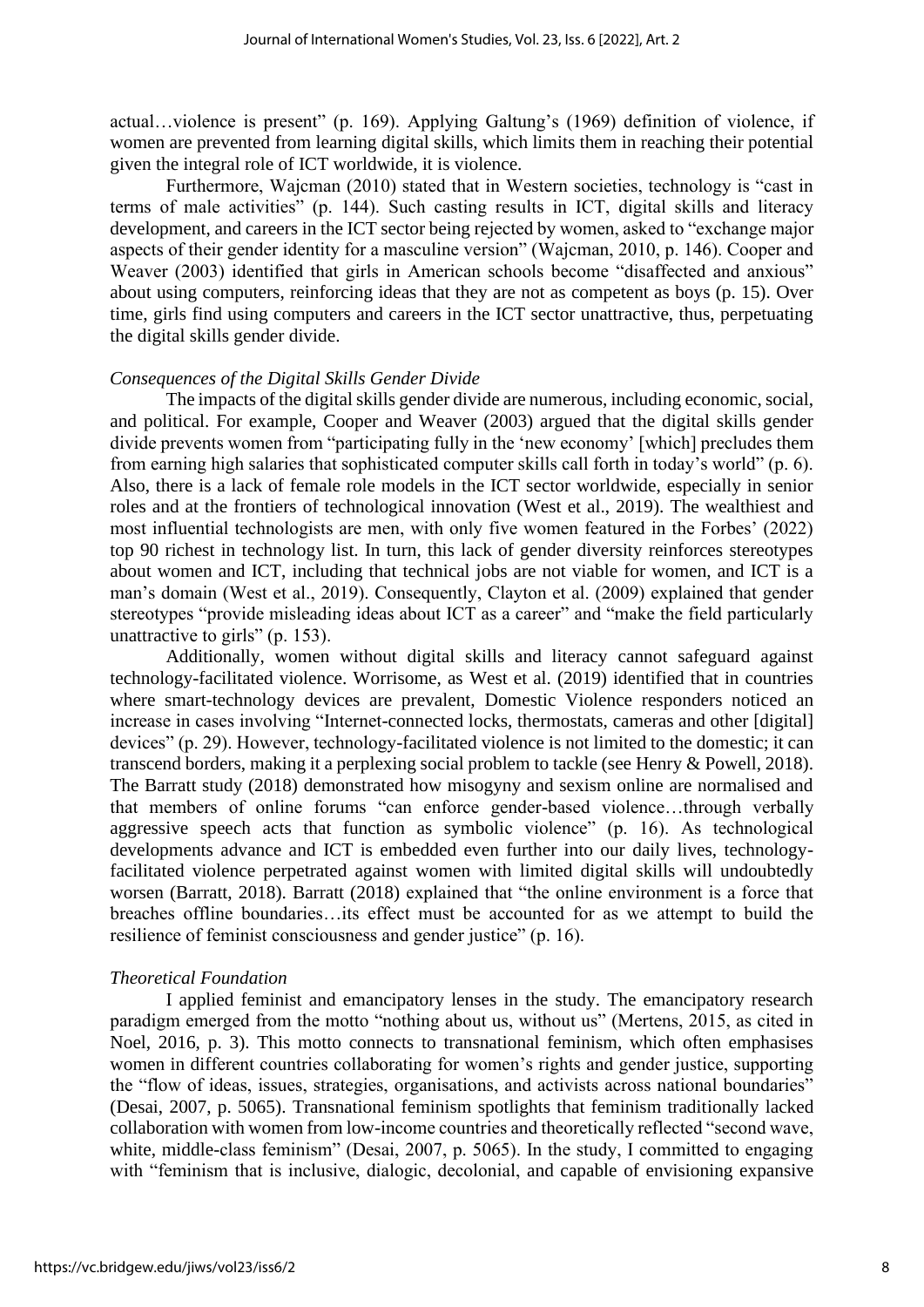horizons of solidarity across gender, class, sexuality, nation, ability, race, and citizenship status" (Mohanty, 2017, p. x). I designed research sensitive to the participants' intersecting social identities, including their national and socio-cultural backgrounds.

I also utilised sociological theories to support inductive and deductive data coding. Firstly, computer anxiety considers that the "feelings of discomfort, stress, or anxiety that people experience when responding to computers" are predominant in the digital skills gender divide (Cooper, 2006, p. 13). Secondly, the Social Cognitive Theory (SCT) highlights that individuals are influenced by what others achieve, causing them to form perceptions about their capabilities, or self-efficacy, to do the same activity (Bandura, 2001). Finally, the Social Shaping of Technology theory (SSTT) emphasises social processes that shape the form and features of ICT and the patterns, characteristics, and direction of the development and application of ICT in a society (Russell & Williams, 2002).

## **Research Design**

The study included three cases that were digital skills programmes for girls and women. Case One was a basic digital skills programme for German national, refugee, and migrant women at the school in Germany. Case Two was a computer coding programme at the same school. At the school in Bosnia & Herzegovina, Case Three was a computer coding programme for girls. All Cases included girl/woman-only student cohorts, and the teachers were predominantly women.

## *Research Questions*

I explore two research questions in this paper:

- (1) What motivated the women to teach digital literacy?
- (2) Why do the teachers think the digital skills gender divide exists?

## *Research Participants*

This research included women from various backgrounds who had different nationalities and socio-cultural characteristics from myself: A white, English-speaking, British woman. While the teachers communicated with me in English, this paper includes the lived experiences of ten women from eight different nationalities (see Table One). In the study, I included every teacher who volunteered to participate. I wanted the research to be a collaboration between as many women as possible from diverse backgrounds, and I recognised that the teachers' participation in this research extended their volunteerism and activism (Wilson, 2000). To comply with GDPR in Europe, the names I use in this paper are pseudonyms chosen by a name generator. During the consent stage, I informed the participants that I would allocate random pseudonyms and omit identifying information in the study. However, I provide the participants' nationality in this paper to contextualise their perspectives: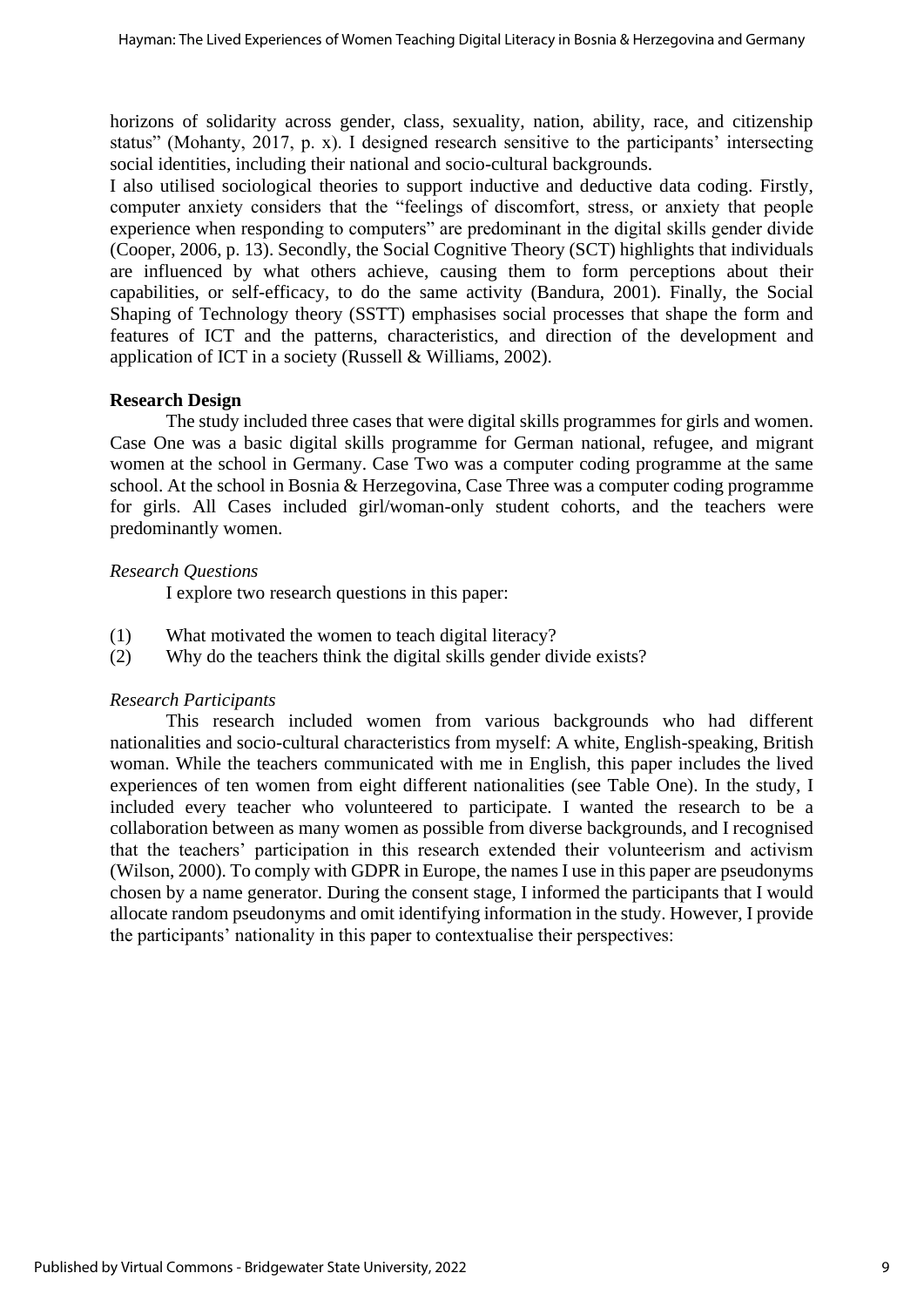| Case        | <b>Teacher</b> | <b>Nationality/Current Location</b>       |
|-------------|----------------|-------------------------------------------|
| One $(1)$   | Sahar          | America/Germany                           |
|             | Sherri         | Canada/Germany                            |
|             | Frankie        | Germany/Germany                           |
|             | Esa            | Germany/Germany                           |
|             | Ashley         | Iran/Germany                              |
|             | Kiki           | Mexico/Germany                            |
| Two $(2)$   | Mira           | India/Germany                             |
|             | Tae            | Spain/Germany                             |
| Three $(3)$ | Gia            | Bosnia & Herzegovina/Bosnia & Herzegovina |
|             | Isa            | Bosnia & Herzegovina/Germany              |

## **Table One: Research Participants**

## *Cases Context*

The school in Germany delivers digital literacy programmes and advocates for women's ICT access and digital skills development. They provide students with a computer for the duration of their studies. I had access to this school because the Case One and Two Programme Manager is also a Rotary Peace Fellow. The school in Bosnia & Herzegovina was founded with UN Women, the UN Development Programme (UNDP), and the UN Children's Fund (UNICEF). It is led by educators who champion women's rights worldwide. I had access to the school because the founder facilitated at UNLEASH Innovation Lab (n.d) for the Sustainable Development Goals in Shenzhen in 2019, in which I participated. We bonded over our likeminded approach to quality education and gender equality.

## *Methods for Data Collection*

The COVID-19 pandemic compelled me to complete remote research, requiring significant collaboration between myself, the teachers participating in the study, and the schools I collected data at. To support this cooperation, I engaged in a two-way study, where the schools and teachers enabled my research, and I delivered teacher training on effective pedagogy for online lessons in return.

I collected qualitative data remotely between June and December 2020. I used triangulation in data collection and analysis, ensuring the research was accountable to the women in the cases. In Case One, I interviewed five teachers and surveyed six. In Case Two and Three, I surveyed and interviewed two teachers. I virtually observed eight online lessons, four in both Case One and Two. Finally, I analysed three programme documents in Case Three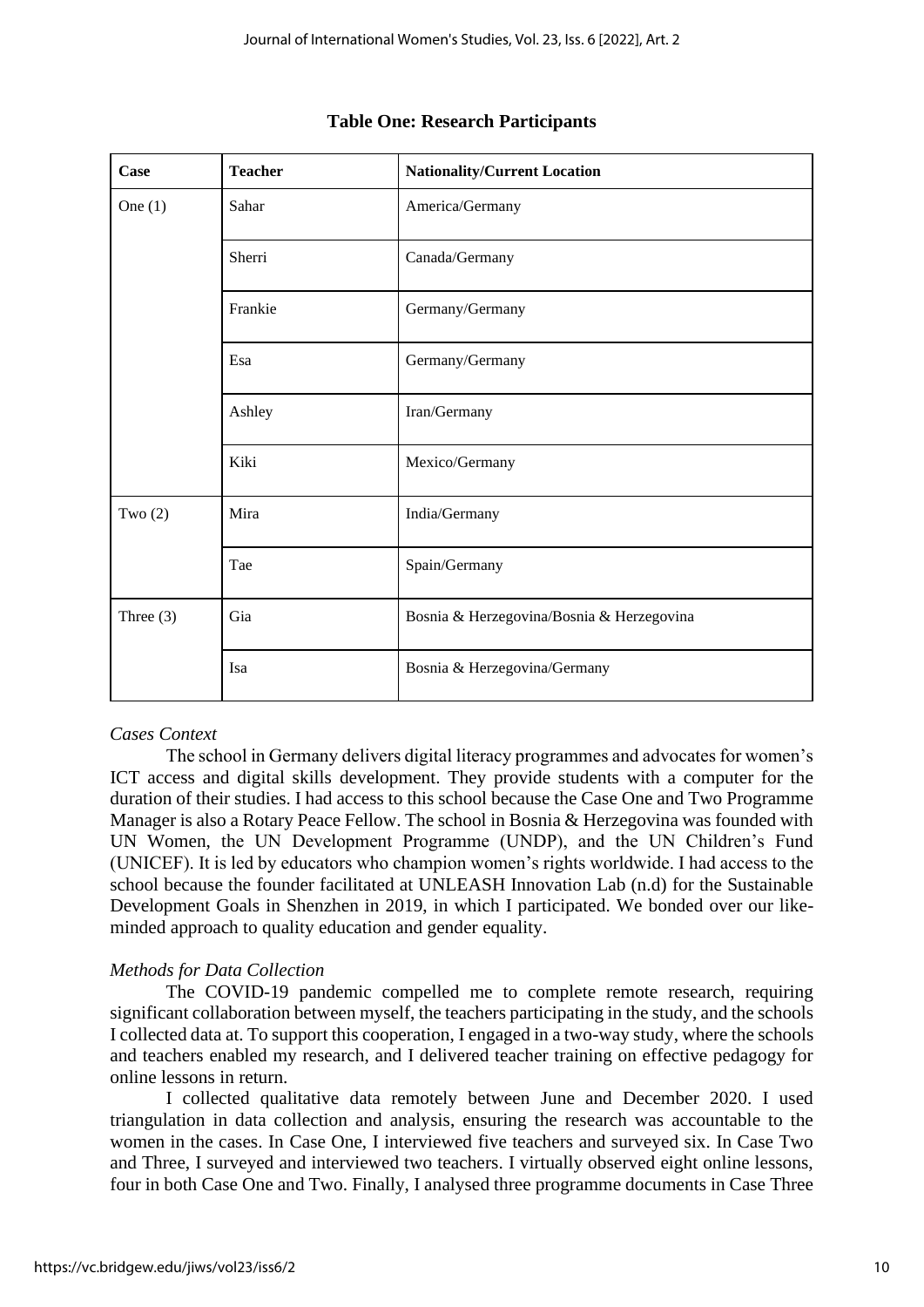and two in both Case One and Two. I chose these methods to promote the co-creation of knowledge between myself and the teachers in the study, decolonising the data collection process (Benavente & Cielemecka, 2016). After data analysis, I shared the results with the Programme Managers at both schools for their feedback. The Programme Manager at the school in Germany praised that the study "gave a voice" to the women at the school.

## *Data Analysis*

I began data analysis in January 2021. I first coded the data deductively using codes developed from computer anxiety, the SCT, and SSTT theories. Secondly, to share women's lived experiences, I applied an inductive method to coding, identifying patterns and themes within the data.

## **Research Significance**

Despite recognition from international organisations like the UN that the digital skills gender divide is an issue, the lived experiences and perspectives of women at its forefront are rarely central in the literature. The scholarship lacks the viewpoints of diverse women affected by the digital skills gender divide. Hence, the existing picture of the digital skills gender divide is not well-rounded. In this paper, the ten featured women were from eight nationalities, offering the chance to hear from women with different socio-cultural backgrounds. This research highlights the importance of listening to diverse women about their experiences of teaching digital literacy and why they think the digital skills gender divide exists. It embodies "nothing about us, without us". After all, the women in the study inspired the resolutions to the digital skills gender divide presented in this paper. No other studies feature these diverse women, making this research unique.

## **Thematic Results**

## *Research Question One*

Firstly, I address 'What motivated the women to teach digital literacy?' The analysis revealed that the teachers wanted to support the students in developing digital skills for daily life and employment. They also volunteered for self-development and networking opportunities.

## *Student Self-Development*

The teachers were motivated by positively impacting their students' lives by developing their awareness of different career options. (3)  $Isa<sup>4</sup>$  stated that Bosnian culture perpetuated the traditional stereotype of having children and maintaining the nuclear conjugal family unit. She explained that the programme was designed to support girls to see beyond gender-norms and stereotypes, advocating careers in the ICT sector. (3) Isa expanded that she was "focused on empowering young women and girls to join tech and engineering". (3) Gia concurred that she was "angry at inequalities" and wanted "to smash [the] patriarchy along with wishing to create more job opportunities for women in this sector". She furthered, "for us in Bosnia & Herzegovina...it's important to showcase actual women from here succeeding in their [ICT] career paths". (3) Gia explained that in Bosnia & Herzegovina, "most high-level jobs require digital skills [and] women's lack of access to technology makes them economically subordinate to men". She said, "I want [the Case Three programme to] be a place which inspires girls to go out into this world and then take what they deserve". My analysis of Case Three's programme documents found that the schools' goal was "enhancing the girls' skills to empower them to

<sup>4</sup> The number before the teachers' pseudonym illustrates their membership of Case One (1), Case Two (2), or Case Three, (3).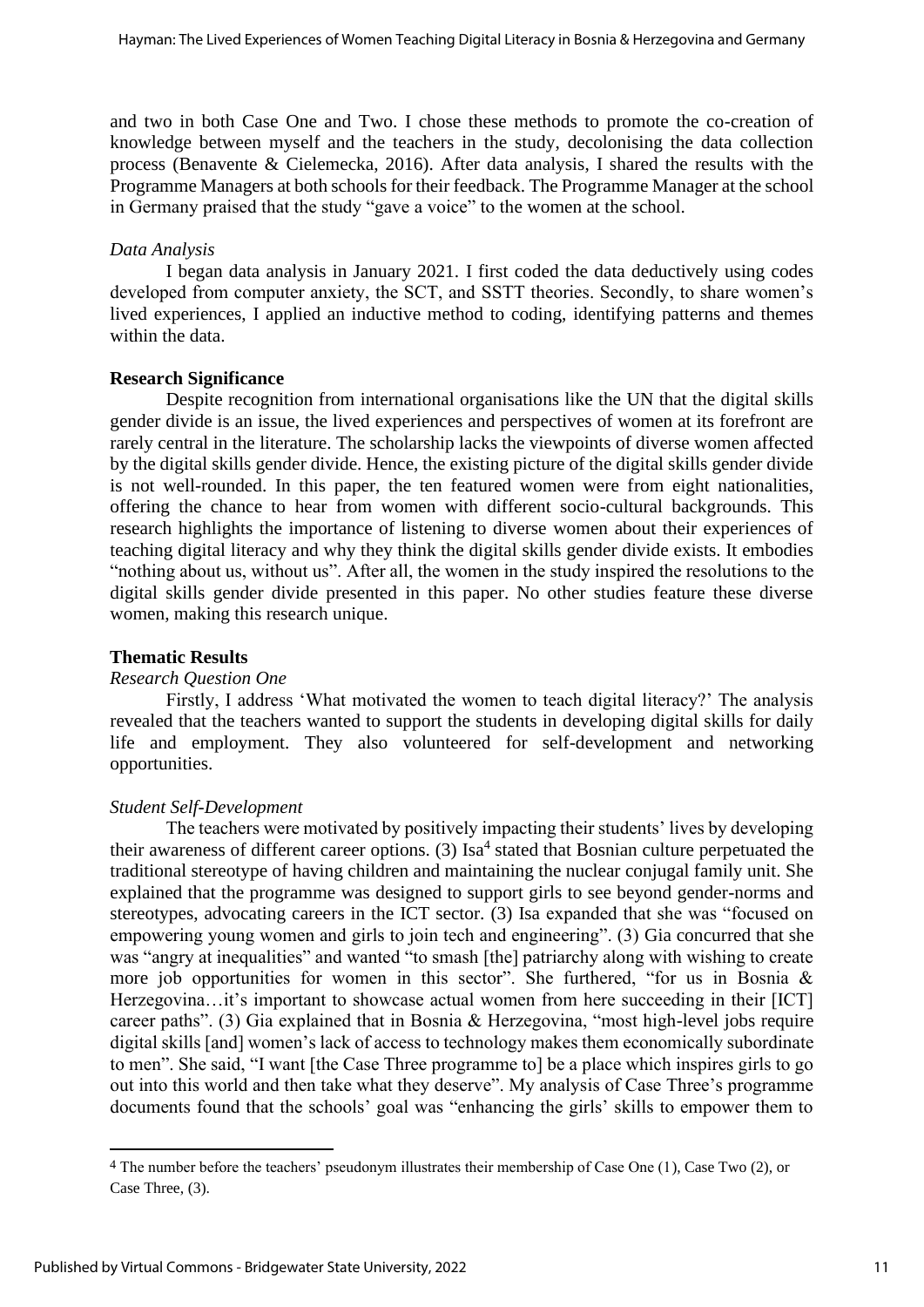pursue a career in ICT". These data suggest that the teachers in Case Three were aware that girls in Bosnia & Herzegovina are limited by gender-norms and stereotypes about women and ICT careers. Their programme aimed to provide girls with the chance to learn advanced digital skills and consider an alternative future working in the ICT sector in a technical role.

Providing students with digital skills to support them in their everyday lives, especially for refugees and migrants, motivated the Case One and Two teachers. (1) Esa said the opportunity to help women navigate daily life online motivated her as "digital technology is important everywhere nowadays but especially in Germany where there are many people with advanced digital skills". (1) Sherri reported that "even making appointments with the KVR office (the government agency that helps with finding work and residence permits in Germany) requires using their online platform". (1) Sahar shared that as a migrant in Germany, "much of my life was easier because I could Google it beforehand". These data imply that the teachers who had migrated to Germany were notably aware of the importance of digital skills to support them in navigating their daily lives.

#### *Teacher Self-Development*

The teachers in Case One and Two were motivated to volunteer to build their networks and for their self-development. (2) Mira explained: "I was new to the city [in Germany], [and] I thought I would like to start with doing some voluntary jobs so that I can also meet friends". She furthered that the school offered the chance to teach in English, which she could not do in German because of language limitations. Also, (1) Ashley stated that voluntarily teaching allowed her to improve her teaching skills because she wanted to become a professional teacher. Case One and Two teachers recognised that volunteering supported their integration in Germany, extending their social capital. (1) Sahar explained that teaching digital skills was "a good way to be more connected to people in your community that we probably wouldn't interact [with] otherwise". The data highlights that these teachers were motivated by the opportunity to meet new people, volunteer in English, and learn new skills.

#### *Research Question Two*

Secondly, I address, 'Why do the teachers think the digital skills gender divide exists?' The analysis revealed personal, community, and societal themes.

## *Personal Factors*

The teachers suggested that a root of the digital skills gender divide was that girls engage in risk avoidance behaviour from a young age. In contrast, boys have curiosity and develop technical awareness. (3) Isa explained, "boys are more willing to take risks…girls…they want to be sure that it won't be their fault if something goes wrong". (3) Gia said, "it starts from a young age…fear becomes an obstacle". She identified that risk avoidance and the fear of failure resulted from "socialisation and not wanting to be the outlier". (1) expanded, "men are more drawn to digital devices, and therefore they find a way to interact with them". She suggested that men do not experience the same fear concerning ICT as women. The teachers believed that the fear of making mistakes results in girls and women having reduced self-efficacy and confidence when using ICT. In turn, they fail to learn digital skills at the same rate as boys and men.

## *Community Factors*

The teachers implied that girls are often not exposed to computers in childhood by their families and communities, limiting their interest in ICT and digital skills development. (1)Sahar explained that digital skills become harder to acquire as adults if individuals do not have exposure to ICT in childhood. She stated, "I've noticed that a lot of the things that I assumed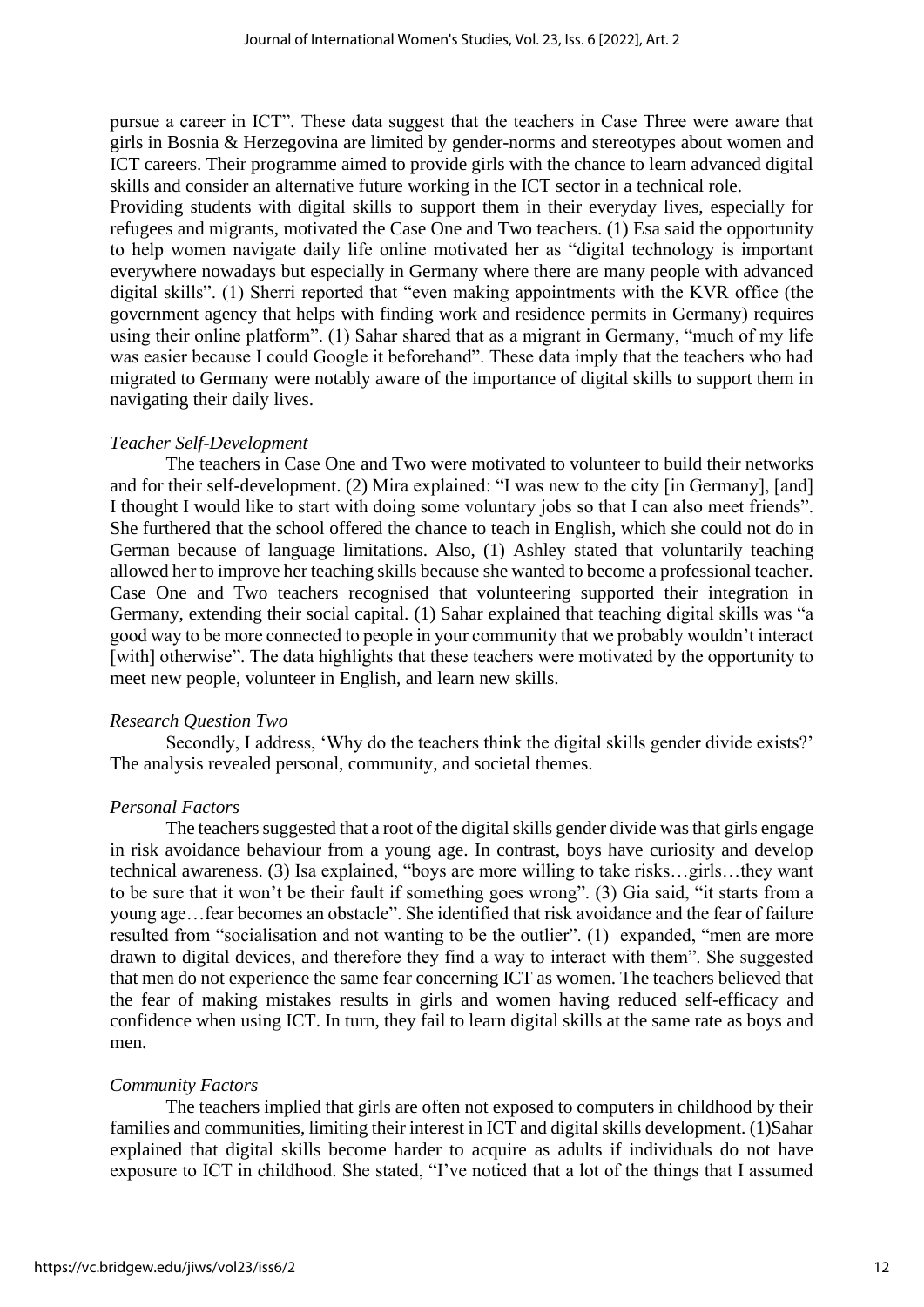were intuitive [are not]. I just have so much exposure". (1) Sherri reported, "I was never interested in computers, and that could be because of my parents…I never had the access". She considered that in not having access to a computer in her formative years, she lacked interest in using ICT as an adult. (1) Sherri expanded that her husband was a "tech guy" who, as a child, would "rebuild and play around with computers". He joined a beginner course in computer coding with a female colleague, "but because he had so much experience with computers, he had more facility learning the content than she did". (1) Frankie stated that her friend, who studied informatics, was asked by family members, "why don't you do something different?" They did not see a career in informatics as viable for her. The teachers believed that familial support and exposure to ICT in childhood affects the digital skills gender divide.

Moreover, the teachers reported that there is not enough representation of diverse women in the ICT sector. (2) Tae explained: "If you don't see a woman driving a truck, you maybe don't think, oh, I like driving trucks. You then don't go for it". (3) Gia concurred that "you cannot be what you cannot see". The programmes in the study provided gender-segregated learning experiences. (2) Tae highlighted that the gender-segregated programmes showed investment in women. (3) Gia agreed that "we asked them [the students] would you like to include boys in your training, and they said no, boys just takeover…this is our space". She furthered that in gender-segregated teaching spaces, the students "are not experiencing the pressure of their [male] peers...they have some space to learn something new". The gender-segregated learning environments in the Cases provided a supportive environment in which girls and women could learn.

#### *Societal Factors*

The teachers in Case Three reported urban and rural divisions in Bosnia & Herzegovina that affect students' access to ICT. (3) Gia explained that "rural areas are poorer areas; some schools do have computers…but they keep it under a lock. The children are not allowed to use the equipment". She said that this makes it difficult for students from rural areas to learn digital skills at the same level as those living in urban areas. (3) Isa expanded that "in more rural areas, the girls didn't know some of the [basic] keyboard functions". In Bosnia & Herzegovina, the teachers outlined that issues with ICT access and digital skills development for girls living in rural areas contributes to the digital skills gender divide.

Furthermore, the teachers felt that women face gender stereotypes, which puts them off learning advanced digital skills or undertaking careers in ICT. (2) Mira talked about the "stereotypes [that] women are not good at computer programming or not good with technology". She explained that the typecast that competent technologists are men has caused people to question her computer coding capability. People asked her, "oh, so you can programme?" and there "were surprised reactions" when she said she could. (2) Tae argued that women think: "I don't want to be in…three years of studies with guys and [a career with] allmale colleagues". The teachers explained how gender stereotypes about women's technical abilities cause career options in ICT to be predefined. The teachers who acquired advanced digital skills faced people typecasting them as less competent than men. This reality discourages girls and women from pursuing digital skills and ICT careers.

#### **Discussion**

#### *Overcoming the Digital Skills Gender Divide*

While there are various steps to resolve the digital skills gender divide presented by international organisations (see West et al., 2019), three prevalent ideas are supported by the findings in the study. On the meso-level, prioritising education and the employment of diverse women in ICT, and on the macro-level, policy development to underpin solutions and incentivise compliance.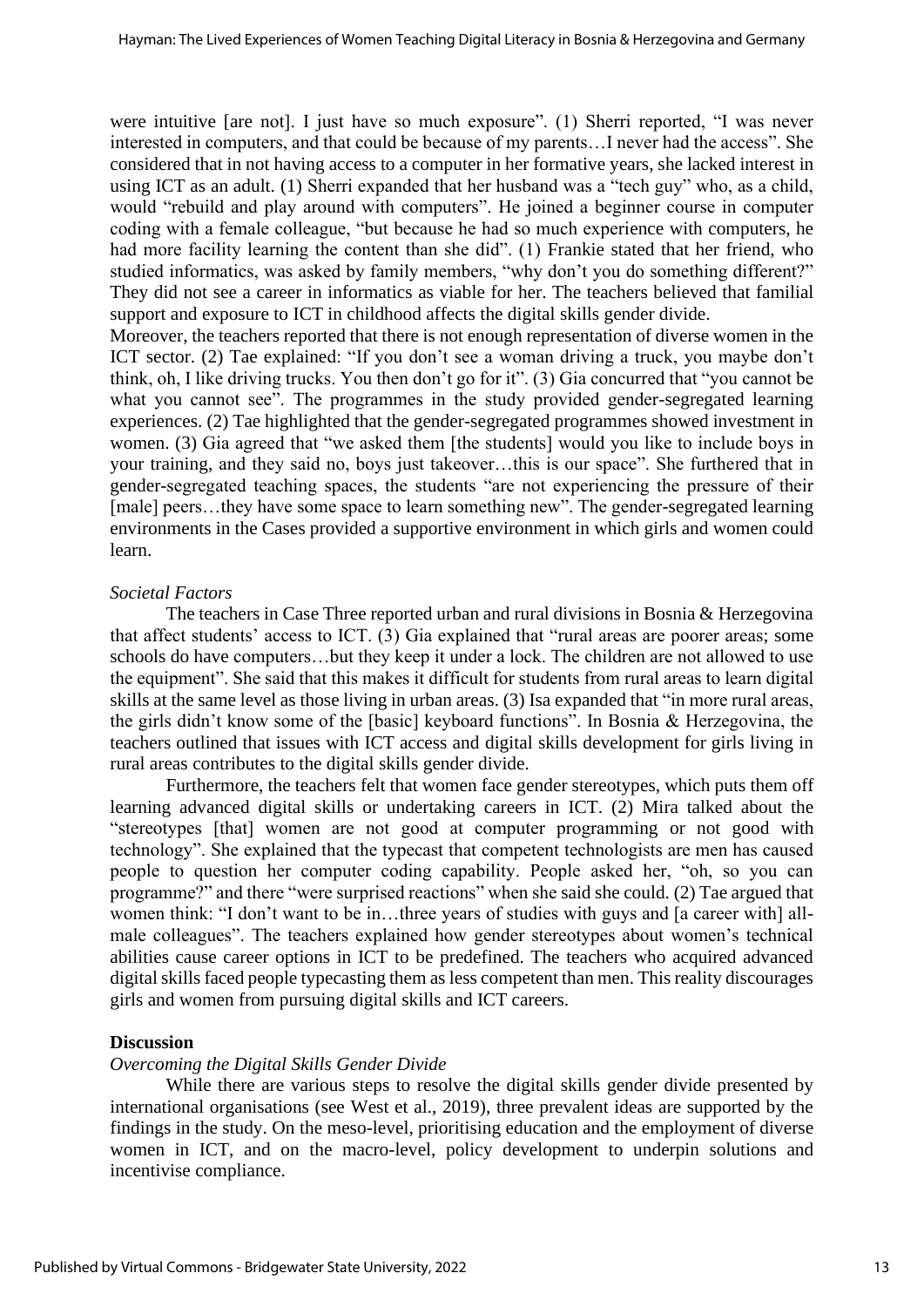## *Education*

## *Compulsory Education*

The Cases in the study were examples of non-compulsory informal and tertiary education provision. However, the OECD (2018a) considered that "compulsory education helps to eliminate the digital [skills] gender divide. Compulsory schooling is crucial to ensure that individuals gain the basic skills and competencies needed for full participation in labour markets and society" (p. 9). Mitra (2016) agreed, stating, "Computer Science (CS) should be…mandatory in kindergarten and elementary schools" (p. 43). West et al. (2019) argued the importance of incorporating "ICT skills, [CS] and computational thinking *into the curriculum for all subjects and at all education levels* [emphasis added]" (p. 40). Rusk et al. (2007) concurred, noting "the importance of providing multiple entry points" into advanced digital skills within school settings (p. 59).

## *Informal and Tertiary Education*

Nonetheless, given how prolific the digital skills gender divide already is, "more flexible opportunities [are needed] for adults to upgrade their skills" (OECD, 2018a, p. 9). Investing in teaching digital skills and literacy in compulsory education is important, but informal and tertiary education provision is also vital for women who want to learn digital skills. To encourage women to engage in tertiary ICT study, West et al. (2019) argued they need incentivisation. West et al. (2019) explained that "enrolment [in tertiary education] can be incentivised through scholarships for women who choose to specialise in ICT fields" (p. 37). While the Cases featured in the study did not offer scholarships, they incentivised girls and women to learn digital skills by providing lessons that did not incur tuition fees. The school in Germany also offered child-care support to enable mothers to attend lessons.

## *Exposure to ICT*

The findings imply that some teachers recognised the digital skills gender divide emerges in childhood. These data are consistent with the Mitra study (2016): "The essential difference between the genders in the interest and knowledge in [CS] stems from exposure (or the lack thereof) at a young age" (p. 43). West et al. (2019) considered that "increasing girls' and women's digital skills involves early, varied, and sustained exposure to digital technologies" (p. 37). The teachers in Case Three emphasised the importance of early intervention and exposure to ICT in their programme by directing their computer coding lessons at girls. Also, in 2021, the school in Germany launched a computer coding programme for children.

## *Gender-Appropriate Education*

Women developed the programmes featured in the study for girls and women. The University of California, Los Angeles (UCLA) (n.d) suggested that women are more likely to teach in gender-appropriate ways. Betterplace (2019) identified that "safe digital spaces for women...and [using] peer-to-peer approaches in education programmes" are important when supporting women to learn digital skills (p. 9). West et al. (2019) argued that "while the global trend is moving away from [gender]-segregated education, it may be helpful…when teaching digital skills, as a way to boost girls' engagement and self-confidence and to create a safe space" (p. 48). Supporters of gender-segregated education argued that it "improves learning and performance by allowing a better match for teaching and learning" (UCLA, p. 2). Critics argued that gender-segregated education lacks favourable empirical evidence and "few educators are formally trained to use gender-specific teaching techniques" (Stanberry, 2012, para. 13). Teacher training that accounts for gender-specific teaching methods could be an important step in ensuring digital skills and literacy education moves away from existing teaching methods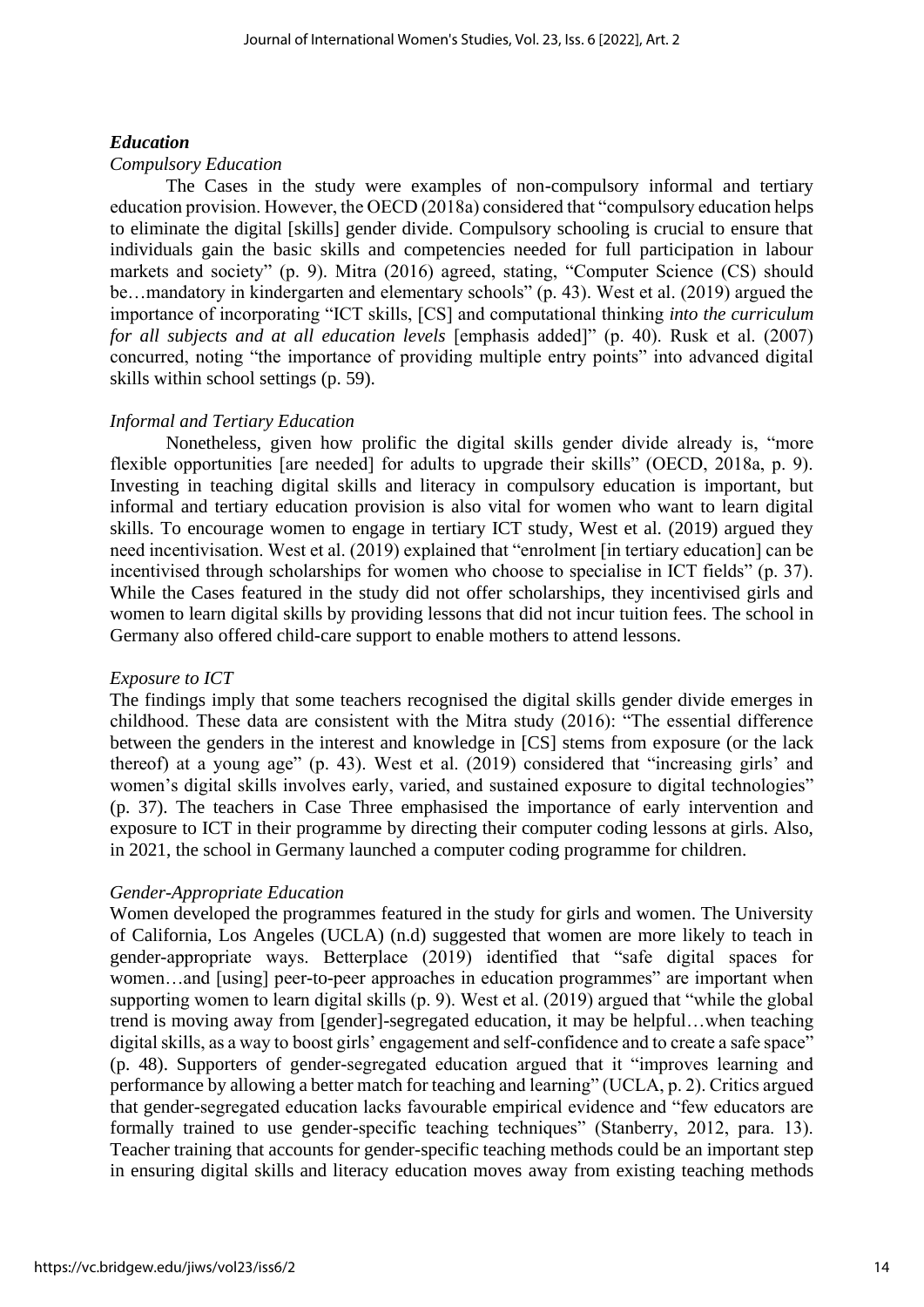that favour the learning preferences of boys and men (Mitra, 2016; Rusk et al., 2007). Further research into gender-specific teaching methods for digital skills lessons and gender-segregated classrooms would be beneficial.

## *Gender Diversity Hiring in Technological Innovation*

#### *Diversity*

The teachers across the Cases identified a lack of diversity in the ICT sector, a finding consistent with the digital skills gender divide literature. Brewer (2017) argued that the lack of women in the ICT sector is rooted in how historically women were "systematically phased out [of ICT jobs] and replaced by men who were paid more" (para. 5). Bogdan-Martin (2018) noted that for the women who do work in ICT, "many…complain of a toxic, testosterone-centric culture that undervalues women's contribution and limits their ability to get ahead…the result is a dearth of female role models to inspire younger generations" (p. 19). Chapple identified that, as a black woman in STEM (science, technology, engineering, and mathematics), she "couldn't see women of colour, especially black women, rising to higher ranks in academia [in America] especially in STEM fields" (as cited in Mohan, 2022, para. 15). Chapple equated this to the "intersectional leaky pipeline…a metaphor for the progressive loss of competent women from senior positions in the fields of STEM" (Mohan, 2022, para. 16). Mohan (2022) expanded that "women, and particularly women of colour, [face] many barriers and obstacles to advancing further in their [STEM] fields" (para. 17). Firstly, more women need advanced digital skills. Secondly, when the ICT sector has women working in technical roles, it needs to ensure they do not fall victim to the "leaky pipeline". Digital skills programmes like those in the study can help quell the digital skills gender divide, equipping diverse women with the advanced digital skills and experience needed for employment in technical roles and advocating for greater gender diversity in STEM.

## *Critical Mass*

Nevertheless, to overcome the "leaky pipeline", hiring more diverse women into senior positions in the ICT sector, paying them an equitable salary, offering them promotions, and providing support like childcare provision, should be prioritised. The Kramer et al. (2006) study into boardroom reform in Fortune 500 companies found that a "critical mass" of women can "cause a fundamental change in the boardroom", enhancing "the likelihood that women's voices and ideas are heard" (p. 2/3). Women at the boardroom level within ICT companies can advocate on behalf of female technologists and the women using their technology by including "the perspectives of the multiple stakeholders who affect and are affected by company performance" (Kramer et al., 2006, p. 3).

## *Quotas*

West et al. (2019) argued that "quotas and hiring targets have also been suggested as effective strategies for technology companies to ensure more gender-balanced staff, management and boards" (p. 38). Though "controversial", quotas can enhance diversity and representation in the ICT sector (West et al., 2019, p. 38). As Black highlighted, when greater representation is achieved, "we won't need the quotas anymore…everyone will have realised it's better if you have more diversity" (as cited in Preece, 2016, para. 15). The UN Population Fund (UNFPA) (2005) explained that "to ensure fairness, strategies and measures must often be available to compensate for women's historical and social disadvantages that prevent women and men from otherwise operating on a level playing field" (para. 2). Hence, quotas to improve the representation of diverse women in the ICT sector within senior and technical positions can support systemic change.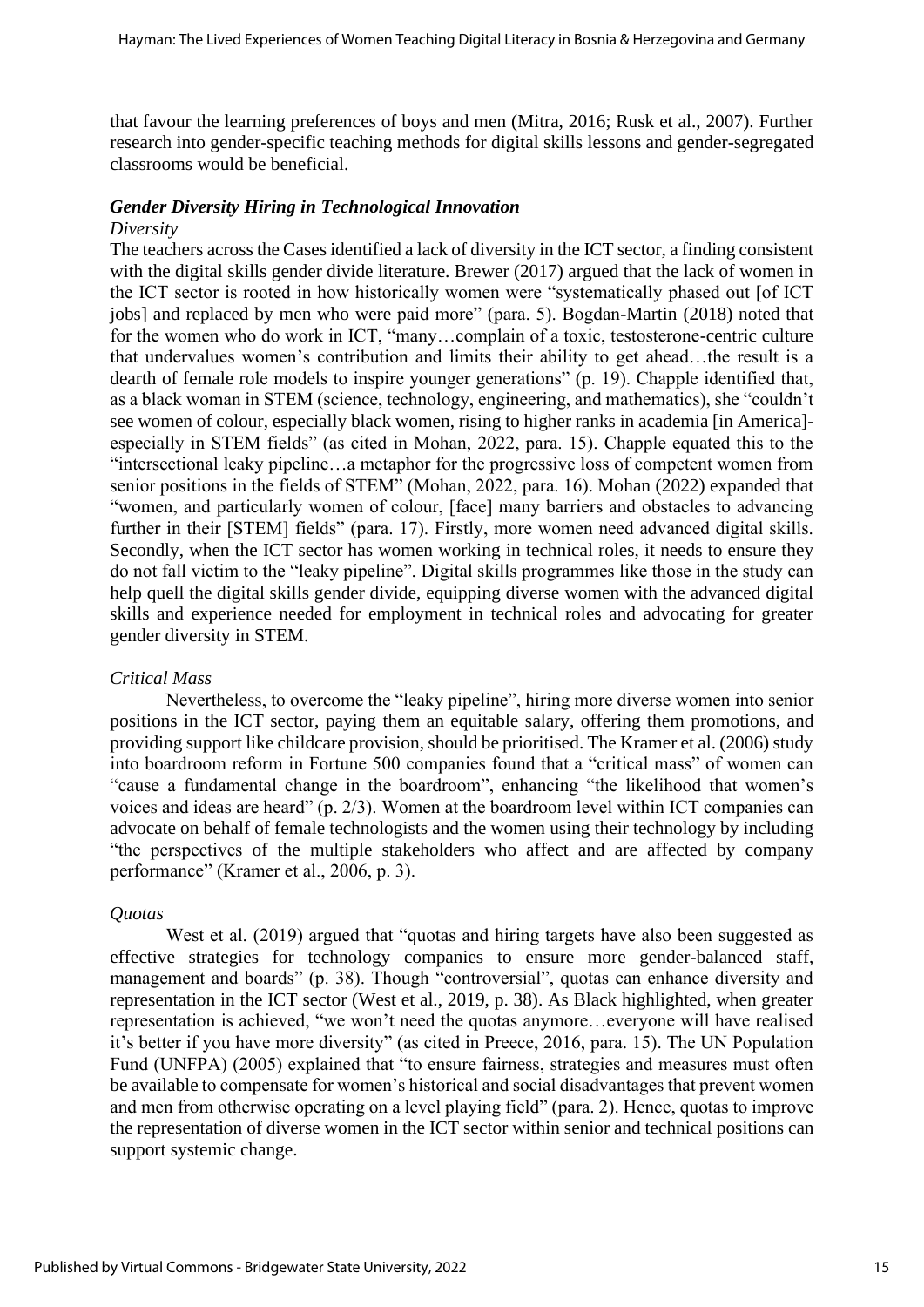## *Policy Development*

The solutions suggested in this paper can be enhanced through policy. The OECD (2018a) argued that "the design and implementation of national digital strategies that actively aim to close the gender digital access, adoption, and usage gaps, and improve the affordability of digital technologies while enhancing online safety" are essential (p. 17). Although West et al. (2019) noted that "private-sector hiring practices may be considered outside the scope of State intervention", they identified that "governments can still lead the way by committing to increase the number of women working in ICT-related positions" (p. 38). If gender-appropriate education and quotas for gender diversity hiring in senior and technical roles in ICT companies were enshrined in policy, this would incentivise education and ICT organisations to comply.

## **Research Limitations**

I interviewed the teachers in the study once, providing a glimpse of their lived experiences at that time. Future studies could allow for data gathering over time. Also, I intended the empowerment of the women participating in the research. However, it is undetermined whether I achieved this from the perspective of the women featured. Future research intending the empowerment of research participants should consider a followup/feedback survey. Finally, I sought to limit the impact of my bias on the findings through triangulation in data collection and by sharing my conclusions with the Programme Managers at the schools in Bosnia & Herzegovina and Germany in advance of publication.

## **Concluding Remarks**

In this paper, I highlighted that without the voices of women at the forefront of the digital skills gender divide, including the ten teachers featured, the scholarship lacks a comprehensive picture of digital gender inequality. The existing picture often fails to spotlight the lived experiences of diverse women worldwide who collaborate to challenge and overcome the digital skills gender divide. Moving forward, it is paramount that scholars embody "nothing about us, without us" when researching the digital skills gender divide, centralising the lived experiences and perspectives of women at the forefront of it.

The digital skills gender divide has varying micro-, meso-, and macro-level causes and consequences and is a complex transnational phenomenon. There exist social, economic, and political consequences of the digital skills gender divide, including technology-facilitated violence perpetrated against women. Overcoming it is a considerable challenge in achieving a liveable planet for all women. In this paper, I propose solutions to the digital skills gender divide concluded from the ideas of the women featured. These resolutions included educational opportunities, gender diversity hiring in the ICT sector, and equitable policy development. While quotas in education and employment are unpopular, they would enable women to obtain advanced digital skills, get hired into senior and technical roles in ICT companies, and avoid falling victim to the "leaky pipeline". Without greater gender diversity in the ICT sector, the digital skills gender divide will undoubtedly continue. Nevertheless, I recognise that the gaps between women's and men's digital skills competency are symptomatic of patriarchal societies. Resolving the digital skills gender divide also requires dismantling the systems and structures that prevent women from reaching their potential. In (3)Gia's words, we must "smash the patriarchy".

## **Acknowledgements**

Thank you to Rotary International, The Rotary Foundation, the Masafumi and Hatsumi Fukui Endowed Rotary World Peace Fellowship, Dr Insung Jung, Dr Joo-Young Jung, Dr Mikiko Nishimura. *A heartfelt thank you to the women that made this research possible.*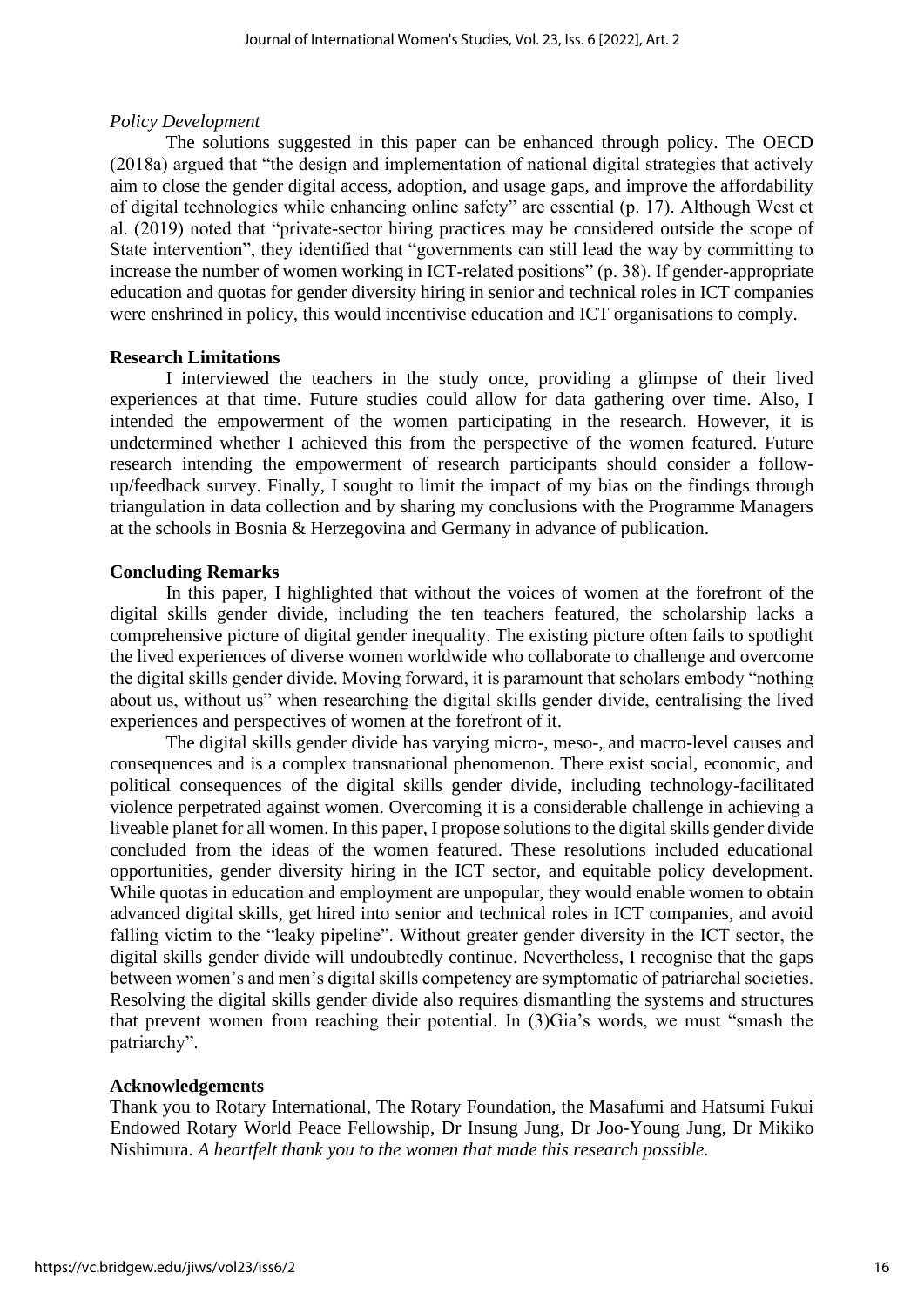Hayman: The Lived Experiences of Women Teaching Digital Literacy in Bosnia & Herzegovina and Germany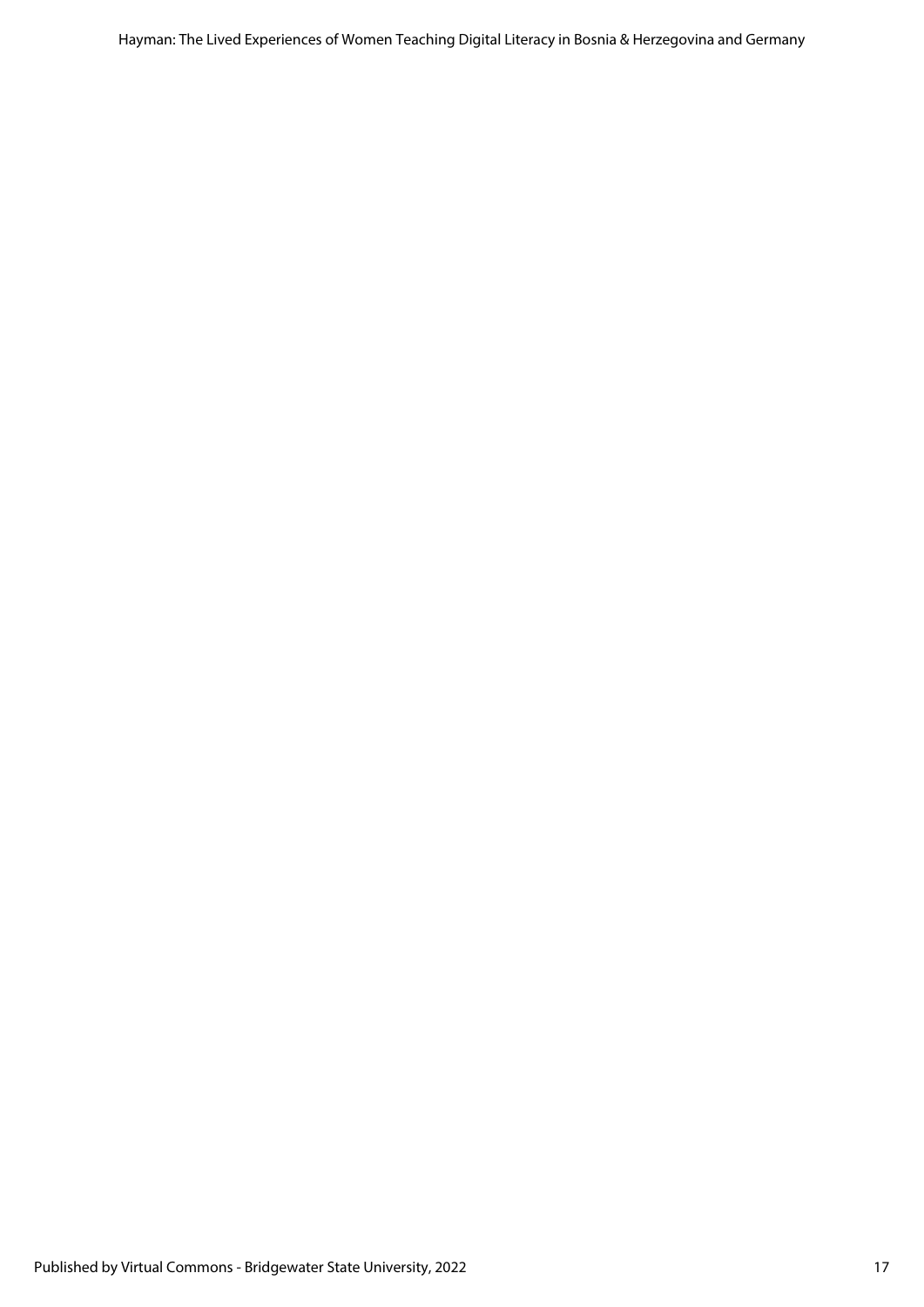## **References**

Antonio, A. & Tuffley, D. (2014). The gender digital divide in developing countries. *Future Internet, 6*, 673-687.<https://doi.org/10.3390/fi6040673>

Bandura, A. (2001). Social Cognitive Theory in cultural context. *International Association for Applied Psychology, 51*(2), 269-290.<https://doi.org/10.1111/1464-0597.00092>

Barratt, S.A. (2018). Reinforcing sexism and misogyny: Social media, symbolic violence and the construction of femininity-as-fail. *Journal of International Women's Studies, 19*(3), 16-31. <http://vc.bridgew.edu/jiws/vol19/iss3/>

Benavente, B.R., & Cielemecka, O. (2016). *Feminist new materialist pedagogies*. <https://newmaterialism.eu/almanac/f/feminist-new-materialist-pedagogies.html>

Bogdan-Martin, (2018). Calling time on the digital gender divide. *International Trade Forum, (1)*, 18-19.<https://doi.org/10.18356/15645304-2018-1-8>

Brewer, K. (2017). *How the tech industry wrote women out of history*. The Guardian. [https://www.theguardian.com/careers/2017/aug/10/how-the-tech-industry-wrote-women-out](https://www.theguardian.com/careers/2017/aug/10/how-the-tech-industry-wrote-women-out-of-history)[of-history](https://www.theguardian.com/careers/2017/aug/10/how-the-tech-industry-wrote-women-out-of-history)

CIHR. (n.d). *What is gender? What is sex?* <https://cihr-irsc.gc.ca/e/48642.html>

Clayton, K., von Hellens, L., & Nielsen, S. (2009). Gender stereotypes prevail in ICT: A research review. SIGMIS *CPR '09: Proceedings of the special interest group on management information system's 47th annual conference on Computer personnel research,*153–158. <https://doi.org/10.1145/1542130.1542160>

Cooper, J. (2006). The digital divide: A special case of gender. *Journal of Computer Assisted Learning, 22*, 320-344. <https://doi.org/10.1111/j.1365-2729.2006.00185.x>

Cooper, J., & Weaver, K. D. (2003). *Gender and computers: Understanding the digital divide*. Lawrence Erlbaum Associates.

Desai, M. (2007). Transnational and Global Feminisms. In G. Ritzer (Eds.). *The Blackwell Encyclopedia of Sociology.* [\(pp.5065-5068\). Blackwell's.](https://doi.org/10.1002/9781405165518.wbeost045) 

<https://doi.org/10.1002/9781405165518.wbeost045>

Forbes. (2022). *Richest in tech.* <http://www.forbes.com/richest-in-tech/list/>

Galtung, J. (1969). Violence, peace and peace research. *Journal of Peace Research, 6*(3), 167- 191. http://www.jstor.org/stable/422690

Henry, N., & Powell, A. (2018). Technology facilitated violence: a literature review of empirical work*. TRAUMA, VIOLENCE, & ABUSE, 19*(2), 195-208.

[https://doi.org/10.1177/1524838016650189](https://doi.org/10.1177%2F1524838016650189)

Kalia, A. (2020). *The Zoom boom: how video-calling became a blessing – and a curse.*  [https://www.theguardian.com/technology/2020/may/21/the-zoom-boom-how-video-calling](https://www.theguardian.com/technology/2020/may/21/the-zoom-boom-how-video-calling-became-a-blessing-and-a-curse)[became-a-blessing-and-a-curse](https://www.theguardian.com/technology/2020/may/21/the-zoom-boom-how-video-calling-became-a-blessing-and-a-curse)

Kramer, V. W., Konrad, A. M., & Erkut, S. (2006)*. Critical mass on corporate boards: Why three or more women enhance governance.* Wellesley Centers for Women.

https://www.wcwonline.org/pdf/CriticalMassExecSummary.pdf

Mitra, A. (2016). A byte is all we need. *Communications of the ACM, 59*(6), 42-44. <https://doi.org/10.1145/2909887>

Mohan, M. (2022). *'As a black woman in STEM I'm used for photo opportunities'*. BBC News.<https://www.bbc.com/news/business-59897898>

Mohanty, C.T. (2017). Towards a Decolonial Feminism for the 99 Percent. In McLaren, M. (Eds). *Decolonizing feminism: transnational feminism and globalisation.* (pp.203-230). Rowman and Littlefield International Inc.

Neuwirth, R.J. (2017). Global law and Sustainable Development: Change and the "Developing–Developed Country" terminology. *Eur J Dev Res, 29***,** 911–925. <https://doi.org/10.1057/s41287-016-0067-y>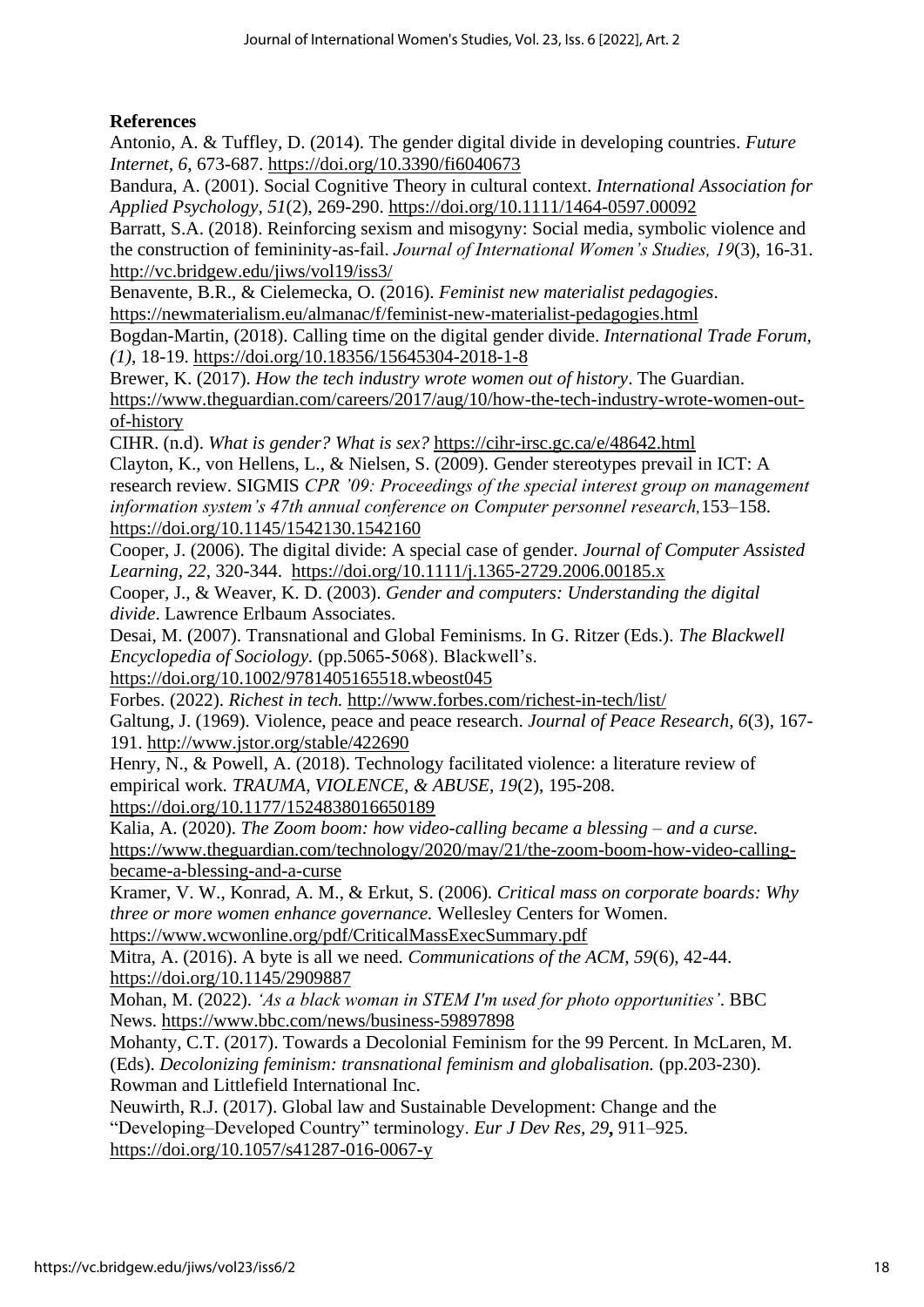Noel, L-A. (2016). *Promoting an emancipatory research paradigm in design education and practice* [Conference presentation]. Design Research Society 50th Annual Conference, Brighton UK. [https://dl.designresearchsociety.org/drs-conference-](https://dl.designresearchsociety.org/drs-conference-papers/drs2016/researchpapers/157/)

[papers/drs2016/researchpapers/157/](https://dl.designresearchsociety.org/drs-conference-papers/drs2016/researchpapers/157/)

OECD. (2018a). *Bridging the digital gender divide.* [http://www.oecd.org/internet/bridging](http://www.oecd.org/internet/bridging-the-digital-gender-divide.pdf)[the-digital-gender-divide.pdf](http://www.oecd.org/internet/bridging-the-digital-gender-divide.pdf)

OECD. (2018b). *Empowering women in the digital age: where do we stand?* 

<https://www.oecd.org/social/empowering-women-in-the-digital-age-brochure.pdf>

Preece, C. (2016). *International Women's Day: Do diversity quotas help or hinder women in tech?*[https://www.itpro.co.uk/strategy/26185/international-womens-day-do-diversity-quotas](https://www.itpro.co.uk/strategy/26185/international-womens-day-do-diversity-quotas-help-or-hinder-woman-in-tech)[help-or-hinder-woman-in-tech](https://www.itpro.co.uk/strategy/26185/international-womens-day-do-diversity-quotas-help-or-hinder-woman-in-tech)

Robinson, L., Schulz, J., Blank, G., Ragnedda, M., Ono, H., Hogan, B., Mesch, G., Cotten, S.R., Kretchmer, S.B., Hale, T.M., Drabowicz, T., Yan, P., Wellman, B., Harper, M.G., Quan-Haase, A., Dunn, H.S., Casilli, A.A., Tubaro, P., Carveth, R., Chen, W., Wiest, J.B., Dodel, M., Stern, M.J., Ball, C., Huang, K.T., & Khilnani. A. (2020). Digital inequalities 2.0: Legacy inequalities in the information age. *First Monday, 25*(7).

http://dx.doi.org/10.5210/fm.v25i7.10842

Rotary International. (n.d). *The Rotary Peace Fellowship*. [https://www.rotary.org/en/our](https://www.rotary.org/en/our-programs/peace-fellowships)[programs/peace-fellowships](https://www.rotary.org/en/our-programs/peace-fellowships)

Rusk, N., Resnick, M., Berg, R., & Pezalla-Granlund, M. (2007). New pathways into robotics: Strategies for broadening participation, *Journal of Science Education and Technology, 17*. 59-69.

<https://web.media.mit.edu/~mres/papers/NewPathwaysRoboticsLLK.pdf>

Russell, S., & Williams, R. (2002). Social Shaping of Technology: Frameworks, findings and implications for policy. In Sørensen, K. & Williams, R. (Eds). *Shaping technology, guiding policy: Concepts, spaces and tools.* (pp.35-112). Edward Elgar.

Silver, M. (2015). *If you shouldn't call it The Third World, what should you call it?* 

[https://www.npr.org/sections/goatsandsoda/2015/01/04/372684438/if-you-shouldnt-call-it](https://www.npr.org/sections/goatsandsoda/2015/01/04/372684438/if-you-shouldnt-call-it-the-third-world-what-should-you-call-it)[the-third-world-what-should-you-call-it](https://www.npr.org/sections/goatsandsoda/2015/01/04/372684438/if-you-shouldnt-call-it-the-third-world-what-should-you-call-it)

Stanberry, K. (2012). *Single-sex education: the pros and cons.* Great Schools.

https://www.greatschools.org/gk/author/kristinstanberry/

UCLA. (n.d). *Single-sex education: Pros and cons.*

<http://smhp.psych.ucla.edu/pdfdocs/singleeduc.pdf>

UNFPA. (2005). *Frequently asked questions about gender equality.* 

<https://www.unfpa.org/resources/frequently-asked-questions-about-gender-equality>

UNLEASH Innovation Lab. (n.d). *UNLEASH.* <https://unleash.org/>

West, M., Ei Chew, H., & Krau, R. (2019). *I'd blush if I could: closing gender divides in digital skills through education.* UNESCO for the EQUALS Skills Coalition.

<https://en.unesco.org/Id-blush-if-I-could>

Wilson, J. (2000). Volunteering. *Annual Review of Sociology, 26*(1), 215-240.

<https://doi.org/10.1146/annurev.soc.26.1.215>

van Dijk, J.A.G.M. (2006). Digital divide research, achievements, and shortcomings. *Poetics, 34*, 221–235. doi:10.1016/j.poetic.2006.05.004

van Dijk, J.A.G.M (2013). A theory of digital divide. In Ragnedda, M., Muschert, G. (Eds), *The digital divide: The Internet and social inequality in international perspective* (pp.29-50). Taylor & Francis Group.

van Dijk, J.A.G.M (2018). Afterword: the state of digital divide theory. In M. Ragnedda, & G. Muschert (Eds.), *Theorising digital divides* (pp. 199-206). Routledge.

Wajcman, J. (2010). Feminist theories of technology. *Cambridge Journal of Economics, 34*, 143-152. doi:10.1093/cje/ben057